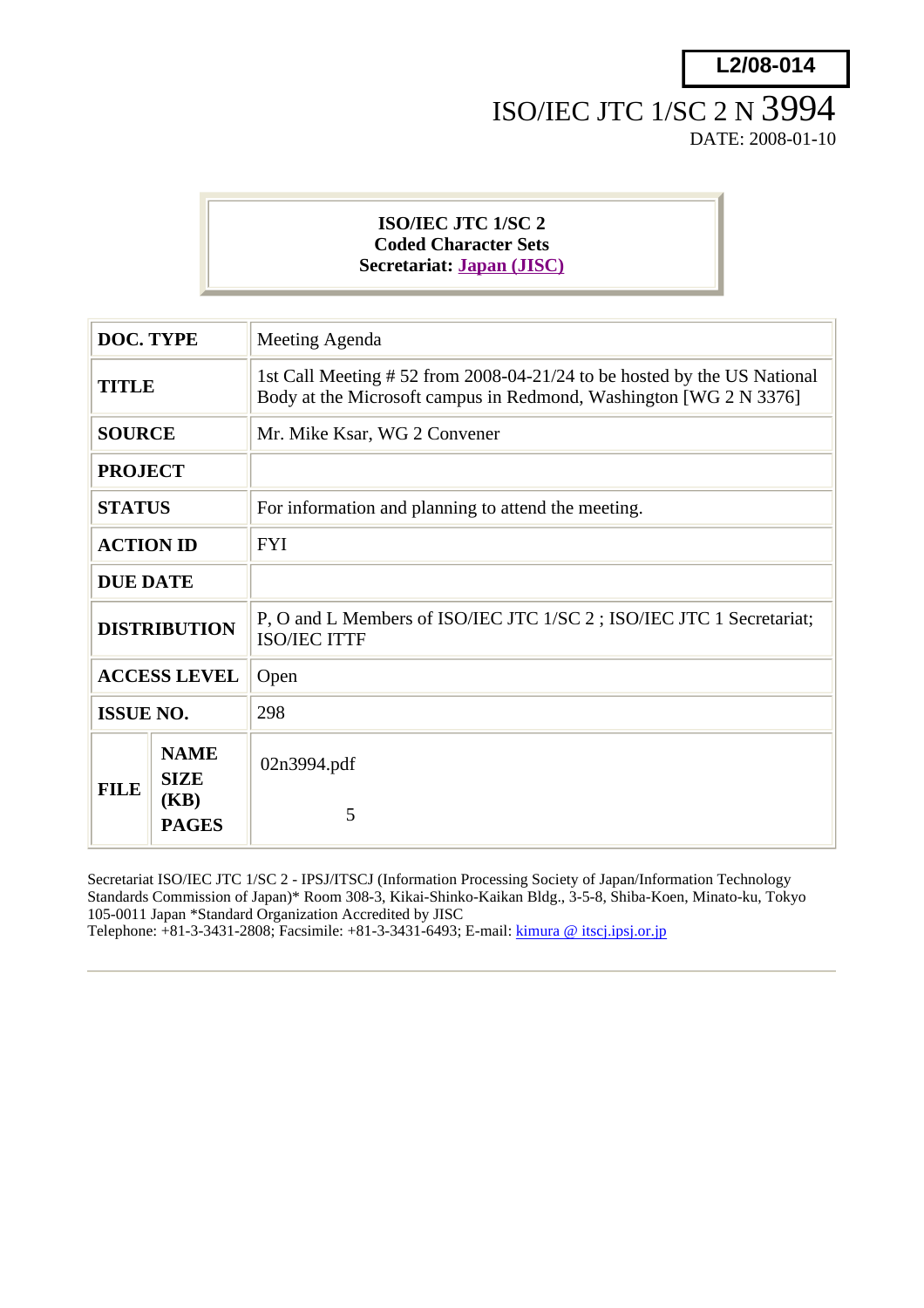

**DATE: 2008-01-09** 

#### **ISO/IEC JTC 1/SC 2/WG 2**

# **Universal Multiple-Octet Coded Character Set (UCS) - ISO/IEC 10646**

#### **Secretariat: ANSI**

| <b>DOC TYPE:</b>     | <b>Calling Notice Meeting 52</b>                                           |  |  |
|----------------------|----------------------------------------------------------------------------|--|--|
| TITLE:               | 1st Call Meeting $# 52$ from 2008-04-21/24 to be hosted by the US National |  |  |
|                      | Body at the Microsoft campus in Redmond, Washington.                       |  |  |
| <b>SOURCE:</b>       | Mike Ksar, Convener                                                        |  |  |
| <b>PROJECT:</b>      | JTC 1.02.18 - ISO/IEC 10646                                                |  |  |
| <b>STATUS:</b>       |                                                                            |  |  |
| <b>ACTION ID:</b>    | ACT – Make plans to attend and provide input on agenda items.<br>Logistics |  |  |
|                      | details are included in this document.                                     |  |  |
| <b>DUE DATE:</b>     | 2007-04-07                                                                 |  |  |
| <b>DISTRIBUTION:</b> | SC2/WG2 members and Liaison organizations                                  |  |  |
| <b>MEDIUM:</b>       | Electronic                                                                 |  |  |
| <b>NO. OF PAGES:</b> | 4                                                                          |  |  |

This is the *first* call for WG2 meeting # 55 from 21-25 April 2008 in Redmond, Washington. A preliminary agenda is included. The host organization is the US National Body at the Microsoft campus in Redmond, Washington. The detailed logistics and contact information are given below. This call will be announced to the sc2wg2 alias and posted on the SC2WG2 web site. Additional logistics information will be announced in the second call.

*Those of you who need a visa to enter the US can initiate the process of obtaining a visa.*

WG2 will be meeting starting at 10:00 am Monday, 21 April 2008 and conclude on Thursday, 24 April 2008. The SC2 plenary will be held on Friday, 25 April 2008 at 10:30 am at the same site. SC2 secretariat will issue the call for the SC2 plenary separately.

The objective of this meeting is to continue the WG2 program of work, with focus on Amendments 4, 5 & 6 and reviewing other contributions. The web site has not been updated since 22 October 2007 but several silent postings have been added to it. The document register itself will be updated shortly and uploaded as well.

| Mike Ksar                        |                            |
|----------------------------------|----------------------------|
| ISO/IEC/JTC 1/SC 2/WG 2 Convener | Phone: $+1408255-1217$     |
| 22680 Alcalde Rd                 | Fax: $+1408255-1217$       |
| Cupertino, CA 95014              | e-mail: mikeksar@10646.com |
| <b>U.S.A.</b>                    |                            |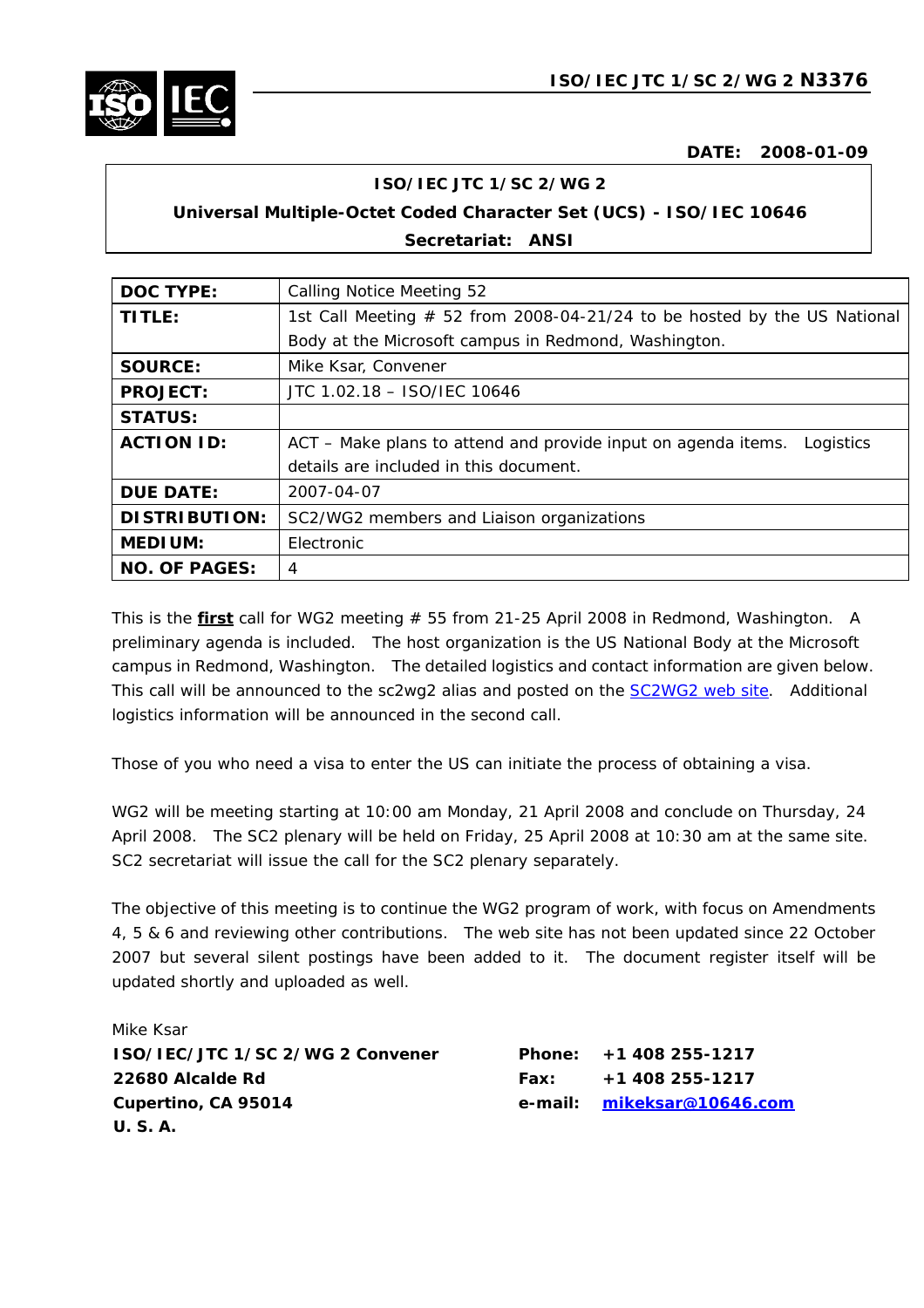### **Logistic details**

The meetings will take place in the Microsoft Campus in Redmond, Washington (near Seattle) USA. *The exact building and room number will be announced later.* 

The official Microsoft Campus address is: One Microsoft Way Redmond, WA 98052 Tel +1 425 882-8080

Internet wireless access will be provided as well as limited printing facilities. However attendees are expected to bring their own copies of documents on the agenda or consult them online during the meetings.

The Microsoft Campus is located about 20 miles north of the SeaTac airport serving the Seattle area. Cars can be rented easily directly in the airport terminal otherwise taxis and public transportation is readily available.

#### **Social event**

Sorry, no lake cruise this time, but we are planning an evening reception on the shore of Lake Washington at the home of our host (Michel Suignard), sponsored by the Unicode Consortium, during the week. Further details will be provided later.

#### **Contact person:**

Michel Suignard +1 425 703-6400 Email: michelsu@microsoft.com You may also contact Peter Constable (petercon@microsoft.com) or Murray Sargent (murrays@microsoft.com )

#### **Hotels**

Attendees should make their own plan for hotels, by booking directly with these hotels or hotel discounters. For further help with hotels or additional recommendations please contact the host (contact info below)

Following is a list of hotels that have negotiated price for Microsoft visitors, although you may get a better price by booking early directly with the hotel web sites or hotel discounters such as www.priceline.com and www.expedia.com . The Bellevue Marriott Courtyard and Fairfield Inn are the closest to Microsoft at the limit of walking distances to the campus (15-20mn). Others are located in the Bellevue or Redmond downtown areas which are about 15mn drive each from Microsoft. There are several bus lines going from both Redmond and Bellevue for the adventurous souls.

The Hyatt and the Westin hotels are a bit more upscale and enjoyable but at a price. For those of you that know Bellevue from previous trips you may be surprised by the rapid changes in the core center. A web search on 'Bellevue Redmond area hotels' will give you even more hotel choices.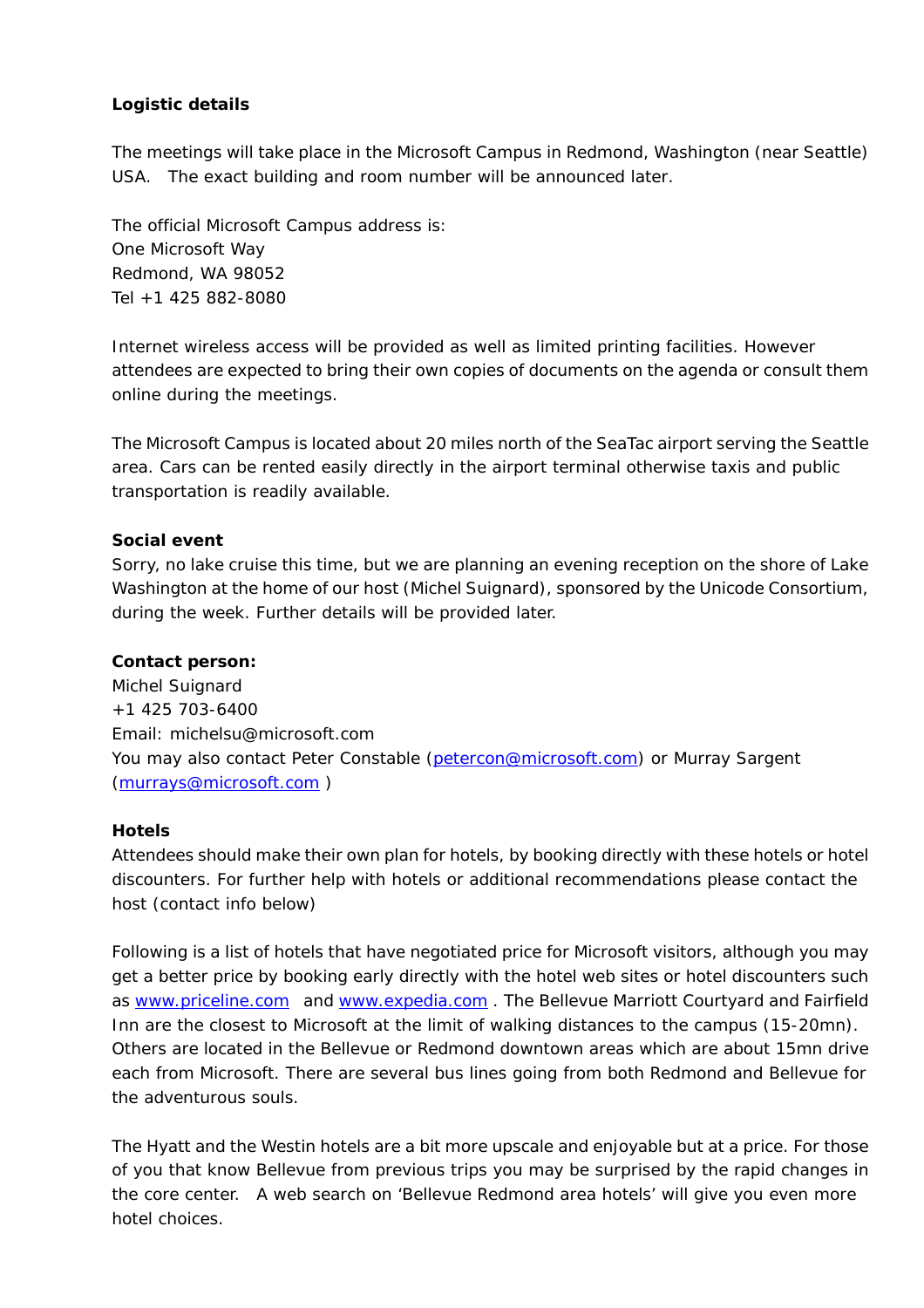Finally, we don't recommend staying in Seattle downtown. Because of the hazardous commute, it may take well over one hour each way to cross the lake separating Seattle from Bellevue unless you have good carpooling plan or book a hotel close to a bus line serving the Microsoft campus area from Seattle. If you want to consider mixing business and tourism Seattle is definitively worth a look.

Bellevue Marriott Courtyard http://www.marriott.com/hotels/travel/bvuch-courtyard-seattle-bellevue-redmond/ 14615 NE 29th Place Bellevue, Washington 98007 USA Phone: 1-425-869-5300 Toll-free: 1-800-321-2211

Fairfield Inn Bellevue http://www.marriott.com/hotels/travel/bvufi-fairfield-inn-seattle-bellevue/ 14595 NE 29th Place Bellevue, Washington 98007 USA Phone: 1-425-869-6548 Fax: 1-425-881-2861

Hilton Bellevue http://www1.hilton.com/en\_US/hi/hotel/LION-HF-Hilton-Bellevue-Washington/index.do 300 112th Avenue SE, Bellevue, Washington, United States 98004-6412 Tel: 1-425-455-1300 Fax: 1-425-455-0466

Redmond Marriott® Town Center http://www.marriott.com/hotels/travel/seamc-redmond-marriott-town-center/ 7401 164th Avenue NE Redmond, Washington 98052 USA Phone: 1-425-498-4000 Fax: 1-425-556-1231

Hyatt Regency Bellevue http://bellevue.hyatt.com/hyatt/hotels/index.jsp 900 Bellevue Way NE, Bellevue, Washington, USA 98004-4272 Tel: +1 425 462 1234 Fax: +1 425 646 7567

The Westin Bellevue www.starwoodhotels.com/westin/bellevuewa 600 Bellevue Way NE · Bellevue, Washington 98004 · United States Phone: (425) 638-1000